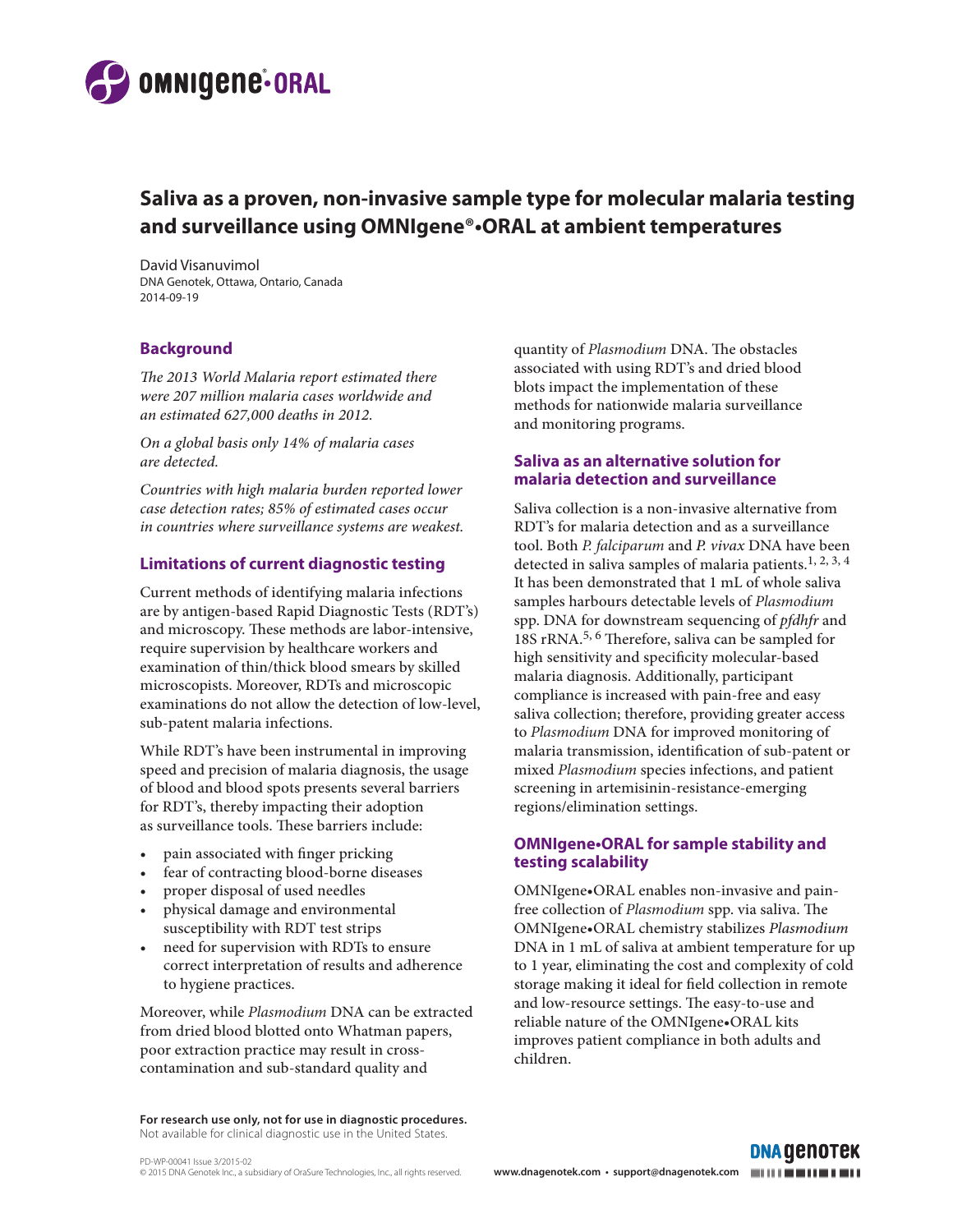The utility of OMNIgene•ORAL kits in combination with highly sensitive PCR-based methods such as nested PCR and LAMP assays will facilitate the adoption of molecular-based malaria detection practices that will enable screening of samples from populations of all ages and genders, including high-risk groups such as pregnant women.

A saliva-based approach of *Plasmodium* DNA collection that ensures integrity of parasitic DNA regardless of humidity and temperature can effectively be scaled and integrated into national malaria detection and surveillance programs that require one centralized processing center and basic laboratory infrastructure.

## *The following data is from ongoing pilot studies that show promising indications for the use of OMNIgene•ORAL as a non-invasive alternative for malaria diagnostics.*

*P. falciparum* **DNA from 1 mL of saliva is a reliable sample type for malaria detection (n=100)** (Courtesy of Dr. Collins Ouma, Maseno University, Kenya, as presented at the 6th MIM Pan-African Malaria Conference in Durban, South African).



*Figure 1: PCR results demonstrate DNA from the OMNIgene/saliva sample kits performs as well as DNA from blood in detection of circulating* Plasmodium falciparum *parasites.*

| <b>Extraction</b><br>protocol | Gentra               | <b>OMNIgene</b>      |
|-------------------------------|----------------------|----------------------|
| DNA source:<br><b>Blood</b>   | $40.2 \pm 8.4$ ng/µL |                      |
| DNA source:<br>Saliva         |                      | $56.3 \pm 0.3$ ng/µL |

*Table 1: Mean DNA concentration from saliva and blood. The total DNA yield (from Gentra Systems and OMNIgene/saliva kit) was estimated by UV absorption based upon the mean A260/A280 nm ratio. DNA yield from blood and saliva kit are comparable.*

"I recommend that future approaches should utilize OMNIgene•ORAL self collection kits to avoid invasive sample collections, improve patient recruitment, improve the patient experience, and enhance malaria diagnostics and research."

*- Dr. Collins Ouma*

**1 mL of saliva stabilized in OMNIgene•ORAL can detect** *P. falciparum* **in symptomatic patients ranging from 6,000-70,000 parasites/µL (n=6)**  (Courtesy of Dr. Deus Ishengoma, National Malaria Research Council, Tanzania).

#### **13 12 11 10 9 8 7 6 5 4 3 2 1**



#### **Interpretations key**

9. Positive *P. falciparum* control Pf (3D7) 10. Positive *P. falciparum* control (FCR3)

11. *P. falciparum* known sample 12. Positive P.malariae control 13. Negative control (ddH20) 14. 50 bp ladder marker

- 1. 21179 (saliva sample) 21166 (saliva sample)
- 3. 21048 (saliva sample)
- 4. 21355 (saliva sample)
- 5. 21165 (saliva sample)
- 6. 21356 (saliva sample)
- 7. Negative control 8. Negative control

*Figure 2: Agarose gel electrophoresis results of samples and control from PCR products.*

| ID    | <b>Temp. (OC)</b> | <b>Microscopy</b> | mRDT            | <b>PCR</b> |
|-------|-------------------|-------------------|-----------------|------------|
| 21179 | 37.3              | 0/100             | <b>Negative</b> | Negative   |
| 21166 | 38.3              | Pf.313/200        | Positive        | Negative   |
| 21048 | 37.8              | 0/100             | Negative        | Negative   |
| 21355 | 39.0              | Pf.1744/200       | Positive        | Positive   |
| 21165 | 37.6              | Pf.158/200        | Positive        | Positive   |
| 21356 | 37.9              | Pf.1064/200       | Positive        | Positive   |

*Table 2: Patient information, microscopy , mRDT and PCR results.*

**For research use only, not for use in diagnostic procedures.**  Not available for clinical diagnostic use in the United States.